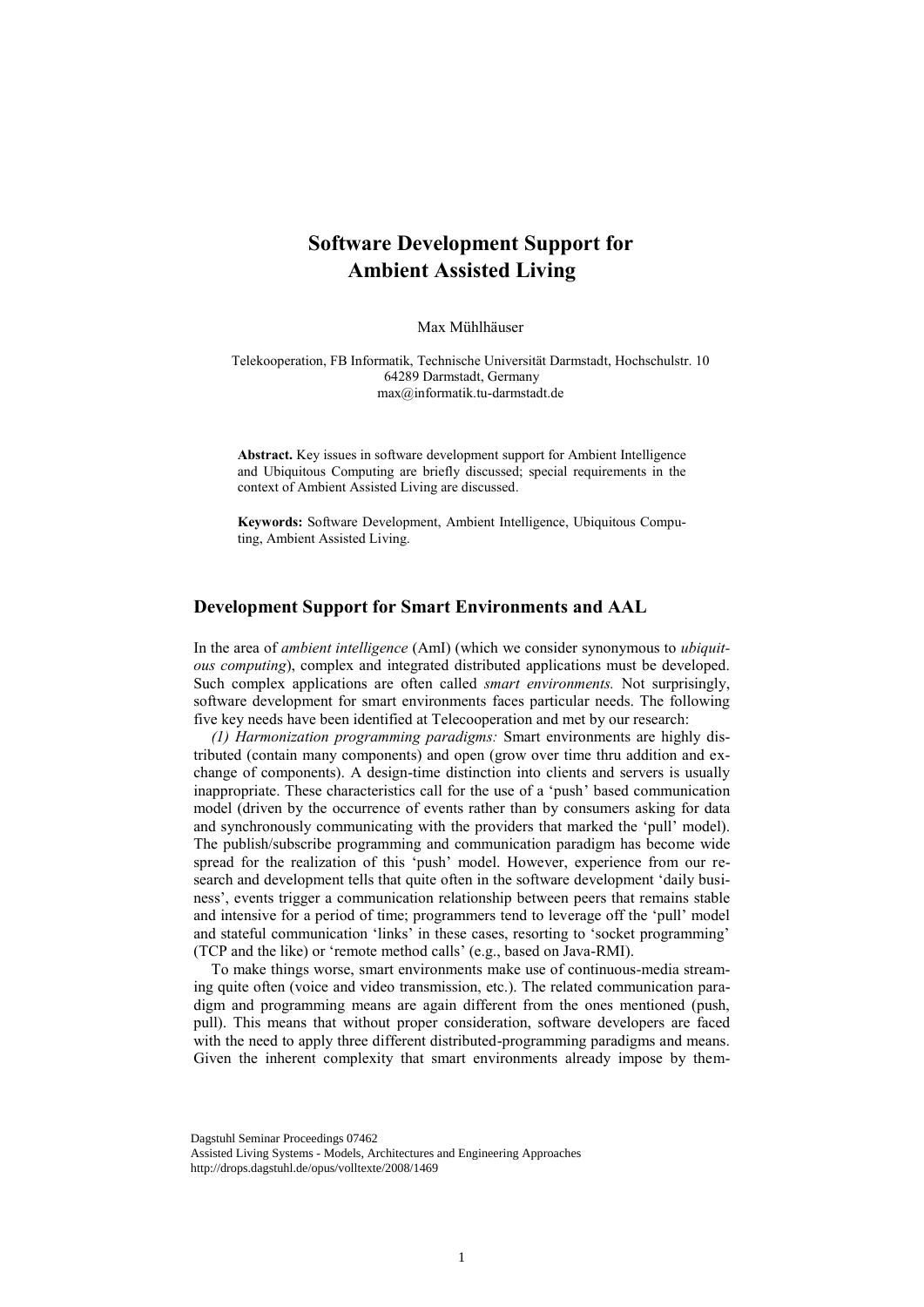selves, projects run a high risk of failing due to an unmanageable code base. Therefore, we find it absolutely essential to harmonize and integrate the three paradigms mentioned, offering to the software developer a single concept, interface, and set of programming means for all three paradigms.

*(2) Harmonization of Resource Span:* AmI marks the departure from the 'equalresources' assumption that was fair to make in the past: although PCs and servers were often somewhat different with respect to resources, operating systems (with, e.g., virtual memory) and cheap hardware made software developers ignore resource differences; middleware developers hardly considered such constraints eithers – with well known effects on the size of frameworks like .NET™, Corba™, J2EE™, and so on. With AmI, several reasons make resource constraints an important concern, particularly the number or 'density' of components deployed (cf. sensor networks) demanding extremely low-cost solutions, energy consumption (cf. battery-powered unattended devices) and size constraints (cf. mobile phones). From a software development perspective, it is obvious that application developers should be supported as much as possible by the middleware and development tools in reflecting these constraints; the middleware should take over as much as possible of this task – and most notably, the middleware itself should require minimal footprint on low-resource devices while offering maximal support in the overall system. In our research, we provide several corresponding concepts, particularly the 'protocol heap' approach for auto-customizing the code segments installed on small nodes and a 'proxy' approach for transparently offloading functionality from small nodes to 'the net'.

*(3) Exploitation of trusted, personal devices:* with AmI, more and more daily tasks are assisted by computers. But if computers are involved in 'almost every step of daily live', then trustworthiness (in terms of reliability, privacy-protection, safety and security) becomes a key issue. Trustworthiness has a very important, if not dominant 'non functional' component. For instance, people *establish* trust as they use things over time and do not get 'disappointed'. We consider it absolutely crucial in this respect that users are endowed with a personal, ubiquitously carried device that they can call 'their own' and that no one else can intrude, control, or change. The more they establish trust with such a device, the more they become willing to hand over responsibility to it, especially with respect to representing them and acting in their stead in smart environments. Since we increasingly *depend* on computers for conveniently executing daily tasks, such a personal device must become our ubiquitous companion – which also means that it has to be as 'small' as possible. In our research, we developed and evaluated an elaborate concept for such a device; this concept was called 'Minimal Entity' (ME); the ME concept was designed such as to potentially interact with user-associable further devices (US) such as digital cameras or laptops, with smart items in the environment (IT), in adhoc wireless opportunistic networks (WE) and with the functionality provided by services in the background (THEY). The default minimal (bootstrapping) interaction modality proposed is voice, and apart from obvious ingredients like right-sized CPU, memory, and wireless communication, a ME is proposed to host cruicial data and functions necessary for computing the users context (location, head orientation, mode, …); thereby, the trusted ME controls the user's privacy, too.

*(4) Additional Development Tools:* The overall software development lifecycle for smart environments and their components is not much different from the one for any